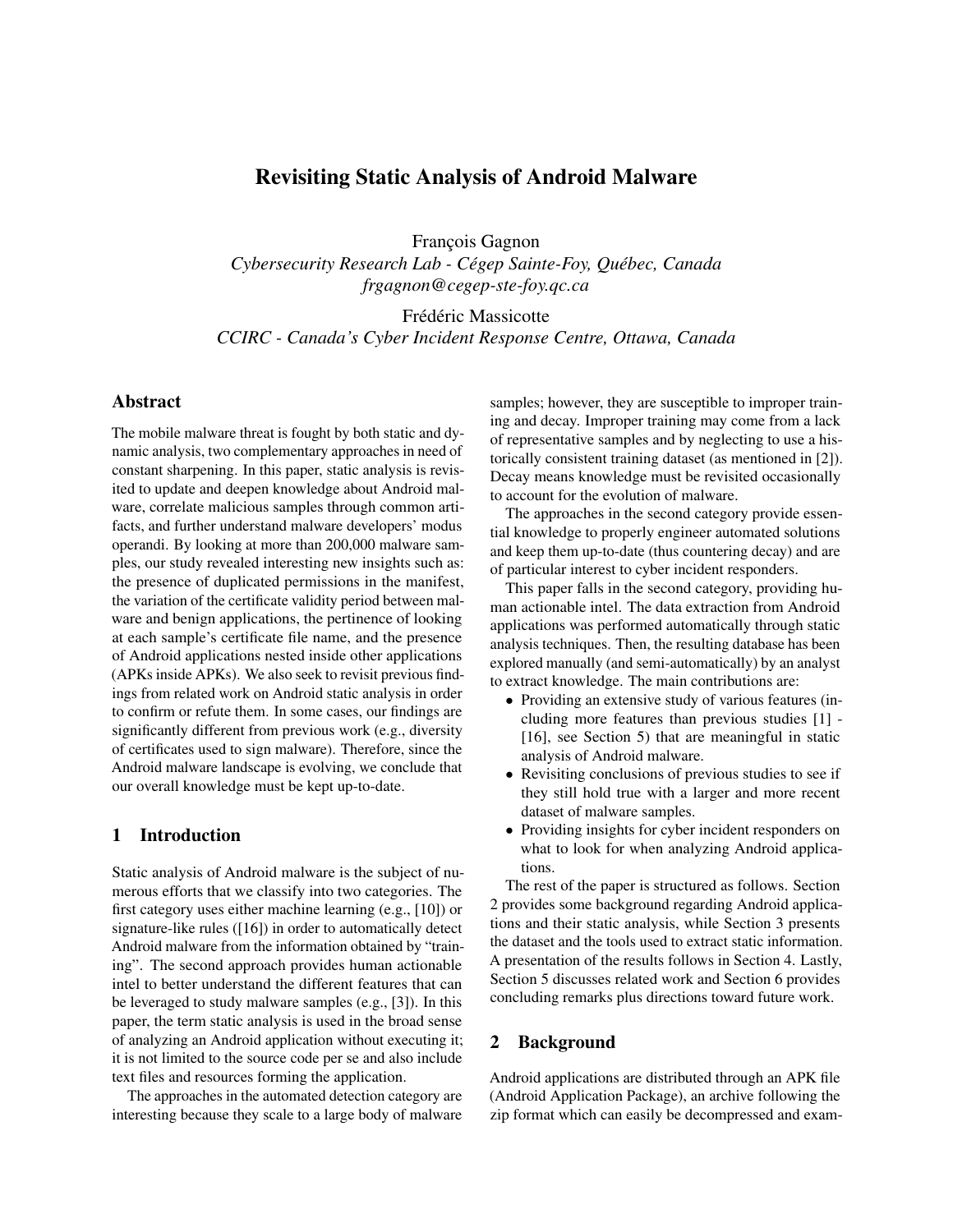ined. Inside the archive lies a multitude of information related to the application, its authors, and its production process (i.e., packaging). By inspecting the contents and attributes of various files inside an APK, we can extract relevant information about the application that can help security analysts and researchers perform their tasks.

AndroidManifest.xml: APKs contain a manifest file, which provides information to the Android operating system on how to handle this application. A detailed analysis of several fields in the manifest was performed since it contains interesting pieces of information (some mandatory and some optional). (see Section 4.1).

META-INF: The META-INF folder contains information regarding the certificate used to package the application. Android requires each application to be signed by its developer before being deployed. A deep analysis of the certifcate was performed as it can provide a very good indication on the author of an application (results are presented in Section 4.2).

classes.dex: DEX files contain the executable code of the application (Dalvik EXecutable). Android applications are written in Java, compiled into bytecode, and assembled into DEX. We did not perform a deep analysis of DEX files; however, some specific elements were studied in that area (see Section 4.4)

others: Although it might contain interesting information, we did not explore the resources.arsc file, nor the asset, res, and lib directories.

From the large number of sources available in an APK, only key elements where selected for detailed analysis. Although the whole picture was not completely covered, a wider analysis was performed compared to similar work previously done (see section 5).

## 3 Dataset & Experiment

For this project, about 220,000 Android applications were statically analyzed through an automated process.<sup>1</sup> Of those, 208,221 are believed to be malware samples, while 10,007 are believed to be benign (a.k.a. legitimate) applications. We say "believe" because providing such a label on several recent samples is a hard and ultimately inaccurate task. The dataset is bound to have mislabelled samples. However, since our objective is to understand the big picture of the Android malware landscape and not to provide an automated way to detect new malicious samples, some mislabelling will not affect the conclusions. Various ground truth labelling approaches have been used by previous studies in the literature. For instance, [13] considers a sample malicious if it is tagged as such by at least 4 antiviruses from virustotal<sup>2</sup>, whereas [3] uses a

<sup>2</sup>www.virustotal.com

Table 1: Dataset Analysis on virustotal

| <b>Nb Detection</b> | <b>Nb Samples in</b>  | <b>Nb Samples in</b>   |
|---------------------|-----------------------|------------------------|
| on virustotal       | <b>Benign Dataset</b> | <b>Malware Dataset</b> |
|                     | 8,301 (83%)           | 144 $(0.1\%)$          |
| $\left[1,4\right[$  | 1,229 (12.3%)         | 3,603 $(1.7\%)$        |
| [4, 22]             | 457 (4.6%)            | 54,703 (26.3%)         |
| [22,]               | $20(0.2\%)$           | 147,794 (71.7%)        |
| N/A                 | 0                     | 1,977 (0.9%)           |

threshold of 22. In our cases, we consider a sample malicious if it was received by CCIRC from the commercial malware feed of a security vendor. Benign samples are those downloaded randomly from the Canadian Google Play store during a five day period starting on 2016-05- 24. Table 1 provides the result of consulting virustotal for the samples in our dataset. Our dataset is also very recent with 91% of the malicious samples (and 80% of the legitimate ones) from either 2015 or 2016 (see Section 4.3).

Note that the dataset used has not been pre-filtered and could be considered imbalanced through the inclusion of several instances from the same family. However, due to the nature (meta-information) of the features considered in this study, polymorphic variants of the same sample should, if done carefully to avoid easy correlation between the two variants, exhibit different values for those features. For instance, there is no reason for two variants to be signed by the same certificate, nor should the variants share the same application version number. Moreover, since the features considered here are not related to the (malicious) behaviour of the samples but more to the packaging process, having similar features does not necessarily imply variants of the same family. It means they have the same origin (packaging process). Although finding large clusters of samples sharing the same features indicates a possibly biased dataset, it also clearly illustrates the possibility of easily detecting basic clusters; which was one of the original goals of this experiment. Nonetheless, the reader should keep in mind that the dataset has not been pre-filtered when interpreting the results.

For the analysis, existing third party tools are leveraged to perform the experiment and automatically extract information from an APK. *ApkParser*<sup>3</sup> is used to decode the manifest. Based on the unzipped archive, the list of files inside the APK is produced; in particular, the last modification date of each file is kept as part of the archive. The X509 certificate is accessible inside the META-INF folder of the unzipped apk; *openSSL*<sup>4</sup> is used to decode

<sup>&</sup>lt;sup>1</sup>More details on the dataset, including the list of SHA1, are available at https://goo.gl/8qZrZn

<sup>3</sup>https://github.com/clearthesky/APK-parser

<sup>4</sup>openssl pkcs7 -inform DER -in fileName -noout -print certs -text -out fileName.txt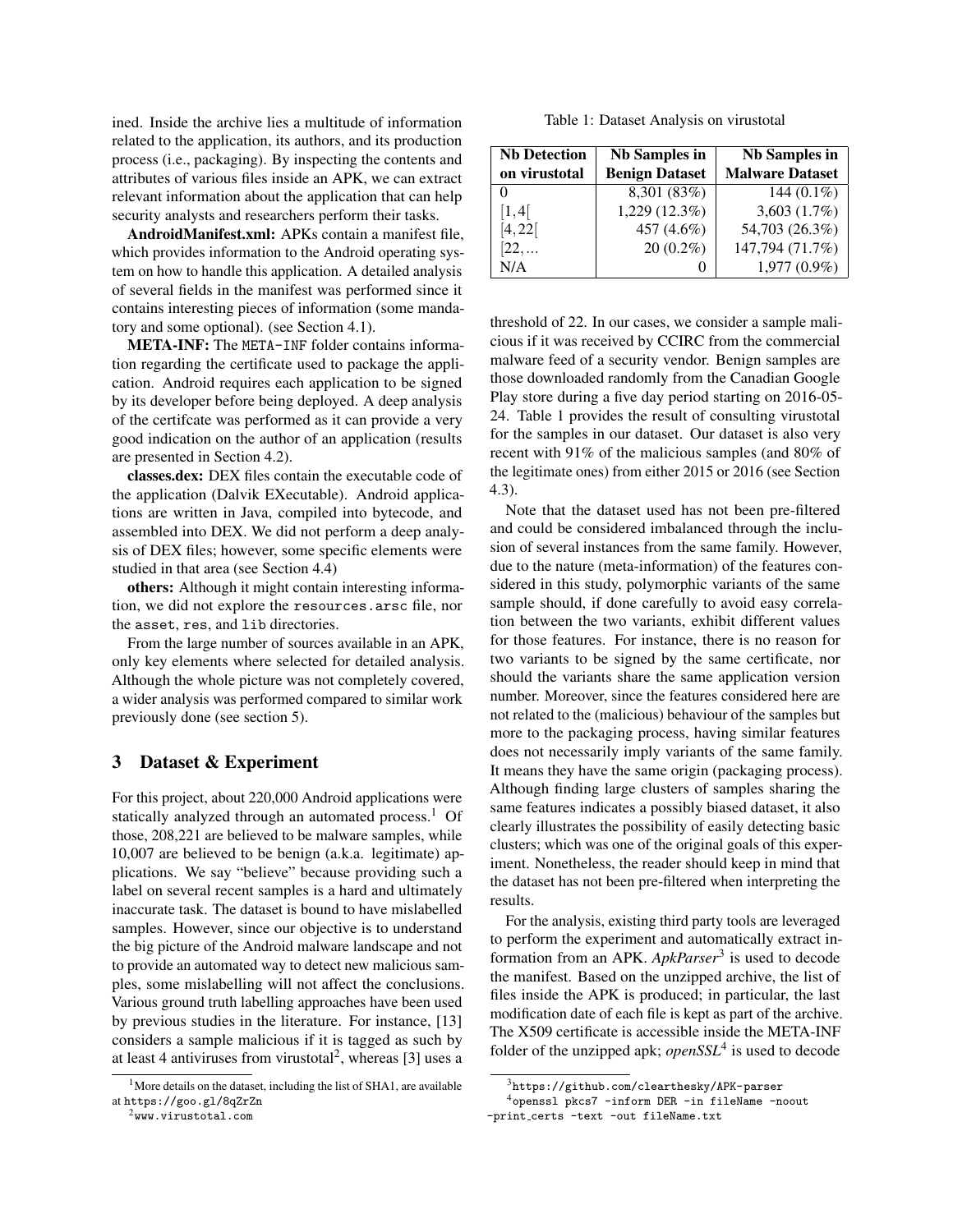each certificate. For each DEX file in an APK, *dex2jar*<sup>5</sup> is used to decompile the code and retrieve the original bytecode files. Once an application has been processed, the various pieces of information extracted are inserted into a database from which statistics and comparisons can be done.

# 4 Results

This section presents the results from the experiment. They are grouped based on the source/nature of the information used - manifest is discussed in Section 4.1, certificates in Section 4.2, creation date in 4.3, and file listing in 4.4.

## 4.1 Manifest

The manifest contains information fields about the application, so it is a natural data source for static analysis. Free form fields (with no or little restrictions) contain interesting details to identify the (re)packaging process for malware samples.

### 4.1.1 Manifest.appPackage

Package names (appPackage) for benign applications are almost always unique (9,996 distinct on 10,006 manifests for a ratio of 0.999), while malicous applications reuse that field abundantly (106,574 distinct ones on 205,008 manifest for a ratio of 0.51). Note that according to Android's documentation, the appPackage must be unique for each application, and update of an application must retain the original appPackage.

Further analysis of malware reveals that 33,729 samples use "com.yongrun.app.sxmn" (figure 1 shows grouping of samples by the appPackage) and 7,223 have the prefix "com.ym.refpackage.jxyq" in their appPackage.

### 4.1.2 Manifest.appName

The name given to the main activity of the application (appName) is considered here. 42,751 (20% of malware) samples do not specify an appName at all, and only 26,444 distinct appNames (ratio of 0.16) are observed; therefore, malware reuse appName even more than appPackage. 5,994 (60%) benign apps do not specify an appNames with 3,005 distinct values observed (a ratio of 0.75).

Some values are used as appName prefix for several samples: 20 use com.amazon and 1,364 use com.qihoo.util.StubApp.



Figure 1: Grouping of Malware Samples by Package Names (showing 100 most popular)

### 4.1.3 Manifest.appLabel

The appLabel is the label given to the main activity of the application. This label is shown to the user in the list of installed applications. Only 904 malware and 40 benign samples do not provide a value for appLabel. There are 62,717 distinct appLabels for malware (ratio of 0.30), whereas legitimate apps have 9,826 distinct values (ratio of 0.99). Nearly half of the malware samples (91,588) have an appLabel containing Chinese characters.

### 4.1.4 Manifest.appVersionCode

Each update of a given app must be tagged with a new, higher, numeric value for appVersionCode. Malware have 9,757 distinct appVersionCodes (ratio of 0.048), while benign apps have 1,624 values (ratio of 0.162). 7,234 malware use the value "2,147,483,647" for appVersionCode which was the largest allowed value by the Google Play store at some point in the past.<sup>6</sup> However, a high appVersionCode  $(>1,000,000)$  is not indicative of a malware (7% of legitimate samples vs 8% of malware), nor is a low  $(<10)$  value (47% vs 54%). However, there exists much more malware with the value "1"  $(42\%)$  than there are benign  $(14\%)$ . While [8] claimed that malware tend to have lower app versions than benign apps, our data indicates this is not the case, except when considering only appVersionCode of exactly "1". Note that [8] used appVersionName (see Section 4.1.5),

<sup>5</sup>https://github.com/pxb1988/dex2jar

 $6$ At the moment of writing it is  $2,100,000,000$  (https:// developer.android.com/studio/publish/versioning.html), however it was higher in the past (see discussion at https: //goo.gl/7Dd5tB)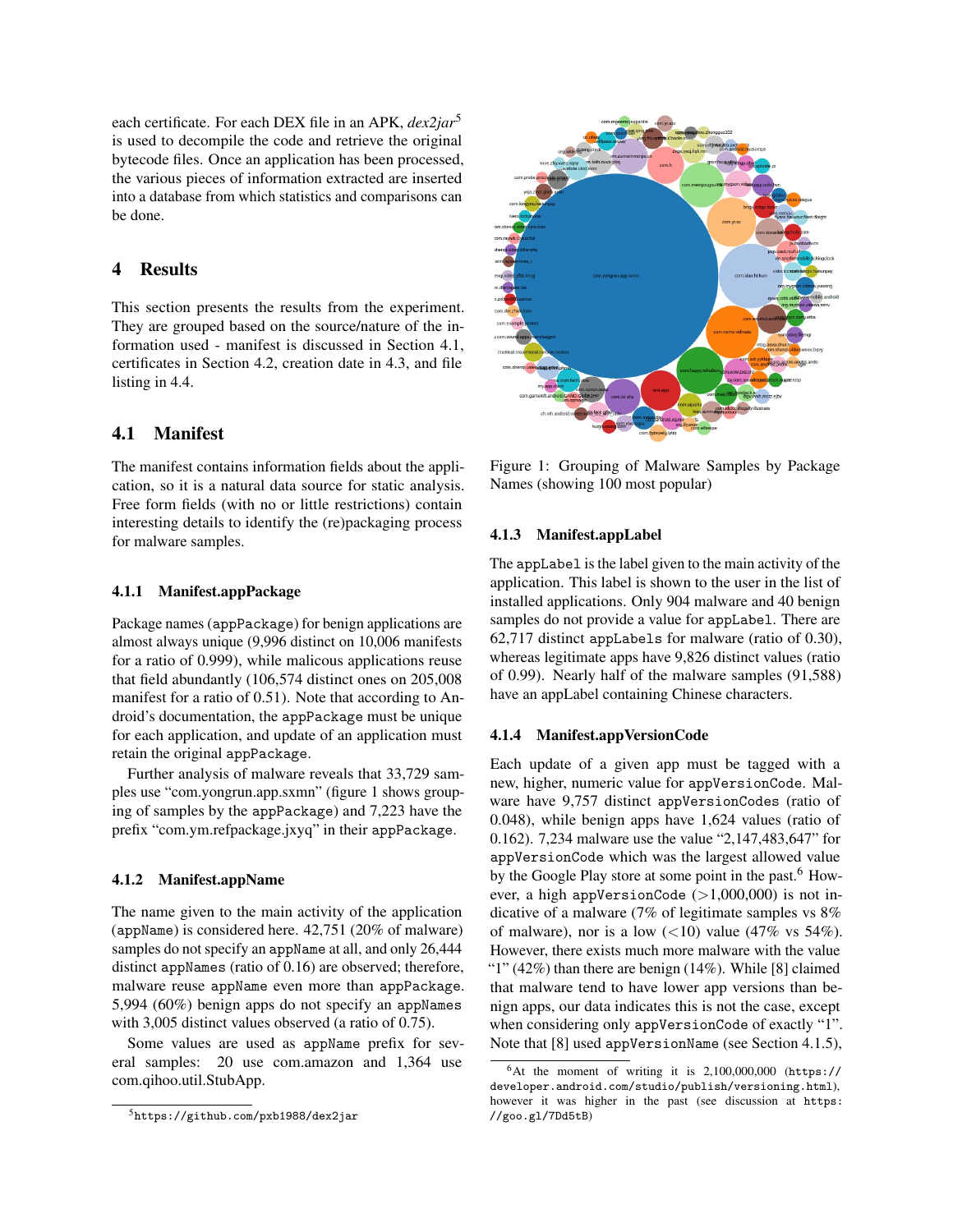which is a free form text field with no semantic restrictions ("1.0" does not necessarily precede "3.4") instead of appVersionCode. This could distort the meaning of their claim.

From another angle, having the same appVersionCode as another app could be a hint that both apps are from the same place (especially for outlier values). For instance, three groups of malware samples have an appVersionCode matching a numeric date pattern (20160112, 20160411, and 20160804). Deeper investigation showed that, for all the samples in those groups, the creationDate falls within a few days (maximum of three days difference) of the date encoded in the appVersionCode field.

#### 4.1.5 Manifest.appVersionName

For malware, there are 11,107 distinct appVersionName (ratio of 0.053). The most popular value is "1.0" with 71,941 samples (34.55%), far ahead of the second most popular "7.8.0" with 9,337 samples. 8,318 samples have a unique appVersionName.

For benign applications, there are 2,179 distinctappVersionName (ratio of 0.218). The most popular is "1" with 1,565 samples (15.64%), far ahead of the second most popular "1.1" with 509, and then "1.2" with 333.

### 4.1.6 Manifest.minSDKVersion

MinSDKVersion specifies the minimum API level that must be supported by an Android device for the application to be installed.

Figure 2a shows the distribution of minSDKVersion for malware and benign samples. 1.09% of malware samples omit this value (N/A), in comparison to 0.24% of benign apps. Finally, malware samples clearly gravitate towards "8" and "9" for minSDKVersion (74%), whereas benign apps require five minSDKVersion values ("8", "9", "10", "14", "15") to obtain the same 74% coverage.

#### 4.1.7 Manifest.targetSDKVersion

The targetSDKVersion specifies up to which API level the application has been tested to work without compatibility translation. Figure 2b provides graphical visualization for distribution of targetSDKVersion.

Out of the whole dataset, 22% of malware samples do not specify a targetSDKVersion (which defaults to minSDKVersion) and this drops to 13% for benign apps. 50% of malware samples use either "19" or "21" as targetSDKVersion, while benign apps require five values ("17", "19", "21", "22", and "23") to cover 50%. Even though the actual maximum acceptable value is "25", 25 malware samples use higher, invalid values (high



Figure 2: SDK versions

values seen are "26", "27", "30", "41" and even "999"); a mistake not observed among benign samples.

#### 4.1.8 Manifest.requestedPermissions

We observed an average of 21.54 requestedPermissions by malware samples (7.83 for benign). This confirms the observations of DroidMat [12] that malware generally request more permissions.

In 2012, [15] presented a top 20 of the most requestedPermissions by malware for the malgenome dataset. Two years later, [10] confirmed this top 20 with a very similar dataset. Our top 20 removes 7 permissions (35%) from [10, 15] (ACCESS - FINE LOCATION, READ CONTACTS, WRITE SMS, CALL PHONE, WRITE CONTACTS, WRITE APN - SETTINGS, and RESTART PACKAGE), replacing them with READ EXTERNAL STORAGE, WRITE - SETTINGS, MOUNT UNMOUNT FILESYSTEMS, INSTALL SHORTCUT, CHANGE NETWORK STATE, SYSTEM ALERT WINDOW, AND GET TASKS. This indicates an evolution in the malware ecosystem.

During the analysis, we noticed that several malware (65% vs only 7.6% for legitimate apps) request the same permission twice. We conjecture this duplicatedPermission anomaly to be indicative of an automated repackaging process where permissions required by the malicious code are added automatically to the manifest even if they are already present.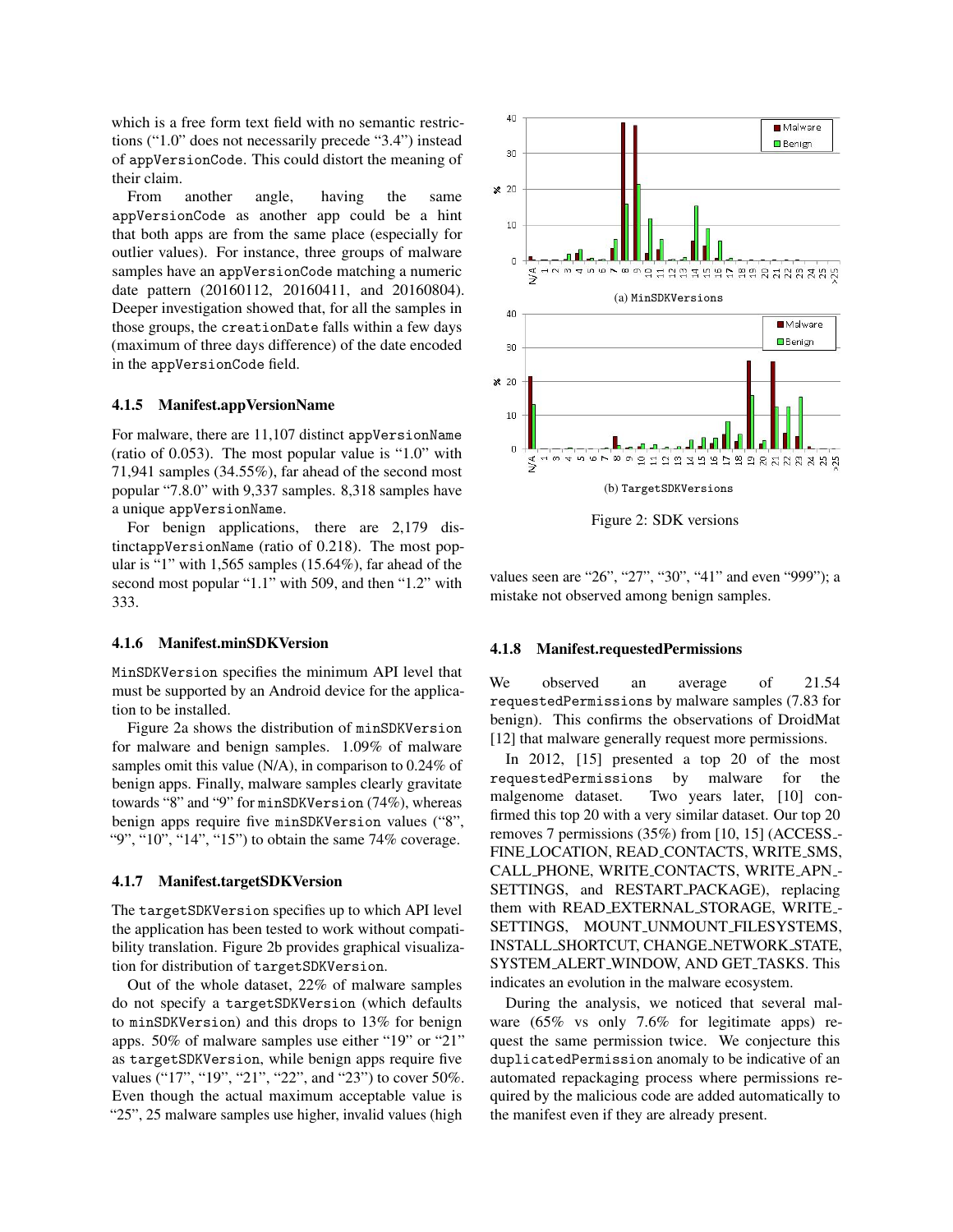# 4.2 Certificate

Each Android application must be signed using the developer's private key. APKs are thus bundled with an X509 certificate containing the developer's public key for signature validation. Such certificates are a rich source of information regarding the origin of malicious samples. The vast majority of samples, both malicious and benign, come with a self-signed certificate (99.89% and 99.92% respectively). Hence, this is not an interesting indicator. Worse yet, it opens the door wide for abusive automated generation of a large number of certificates.

### 4.2.1 Certificate.Serial

Some earlier work [9] used the certificate serial number (serialNumber) to identify identical certificates. However, this approach does not properly capture the equality relationship. Indeed, in our malware dataset, some serialNumbers are shared among different certificates. For instance, serialNumber "1204248826" corresponds to three distinct certificates, while "1829006857", "1427696956", "2055325431", and "740422034" are seen each in two distinct certificates. The signature field (Section 4.2.2) of a certificate, based on a cryptographic hash function, is more appropriate to represent certificate equality .

In our malware dataset, 5.3% are signed with the debug certificate (serial "10623618503190643167" [9]), while 0.3% are signed with the platform certificate (serial "12941516320735154170" [15]). No legitimate application is signed by these certificates (they would be rejected by the Google Play store).

### 4.2.2 Certificate.Signature

Using the signature to uniquely identify certificates, coverage statistics can be computed. 23,108 certificates are needed to cover 50% of the malware dataset, a ratio of 0.11 (this number is 3,504 for benign apps, ratio of 0.35). This is drastically different from the results of [9] where only 5 certificates are needed to cover 50% of their dataset (ratio of 0.001). Our hypothesis is that the small size and lack of diversity of the dataset used in [9] led to unrepresentative numbers.

Overall, 126,024 distinct certificates were seen for malware giving a ratio of 0.605 (8,496 for legitimate with a ratio of 0.85), whereas [9] has a ratio of 0.137 (622 distinct certificates for 4,554 malware); which is again a drastic difference.

So, when two samples share the same certificate (same signature), they are likely to originate from the same developer which provides easy association of samples. In the malware dataset, one certificate is used to sign 10,379 samples, eight are used to sign more than 1,000 samples each, and 59 are used to sign more than 100 samples each.

However, having distinct certificate signatures (or serialNumbers for that matter) does not automatically mean a different origin. In our dataset, we found nine samples having distinct signatures but the same publicKey (hence same private key). It is probabilistically unlikely that key pairs generated independently would yield the same value. Our hypothesis is that the malware developer choose to regenerate new certificates but reused the same key.

### 4.2.3 Certificate.Subject

We see only 62,093 distinct subjects for the malware dataset, even though we had 126,024 distinct certificates (distinct signatures). Note that for benign apps, the groupings by signatures vs subjects are very similar (8,496 signatures and 8,159 subjects).

While some subject values are too generic to draw any strong conclusions regarding the potential similar origin of two samples (e.g., 2,000 use the string "Unknown" for the fields C, ST, L, O, OU, and CN), others seems randomly generated and thus very specific (e.g., 3,324 use the string "llpfihhdydkfffovoaxbl1bm" for those fields).

### 4.2.4 Certificate.FileName

For the malware and legitimate datasets, more than 97% of certificate files are ".RSA" while the rest are ".DSA". For the malware dataset, we see 17,905 distinct certificate fileNames (ratio of 0.086) and only two fileNames (CERT.RSA and ZZW.RSA) are needed to cover 50% of the samples. For benign apps, 926 distinct fileNames are observed (the ratio of 0.093 is very similar to the one for malware) and just one fileName (CERT.RSA) is enough to cover half the samples (actually 80%).

Furthermore, 2,249 malware samples have a fileName following the pattern "8 digits dot RSA", which could represent a date (yyyymmdd). Of those, 1,594 samples have a fileName value that exactly matches the app creationDate (see Section 4.3); this may indicate an automated generation process.

### 4.2.5 Certificate.ValidityDates

X509 certificates include a "not valid before" and a "not valid after" date (certStartDate and certEndDate respectively). For HTTPS, these dates must be verified before accepting a certificate. This is not the case for Android as one can manually install an APK signed by a notyet-valid or expired certificate. However, to be accepted on the Google Play store, an APK must<sup>7</sup> have a certifi-

<sup>7</sup>https://developer.android.com/studio/publish/ app-signing.html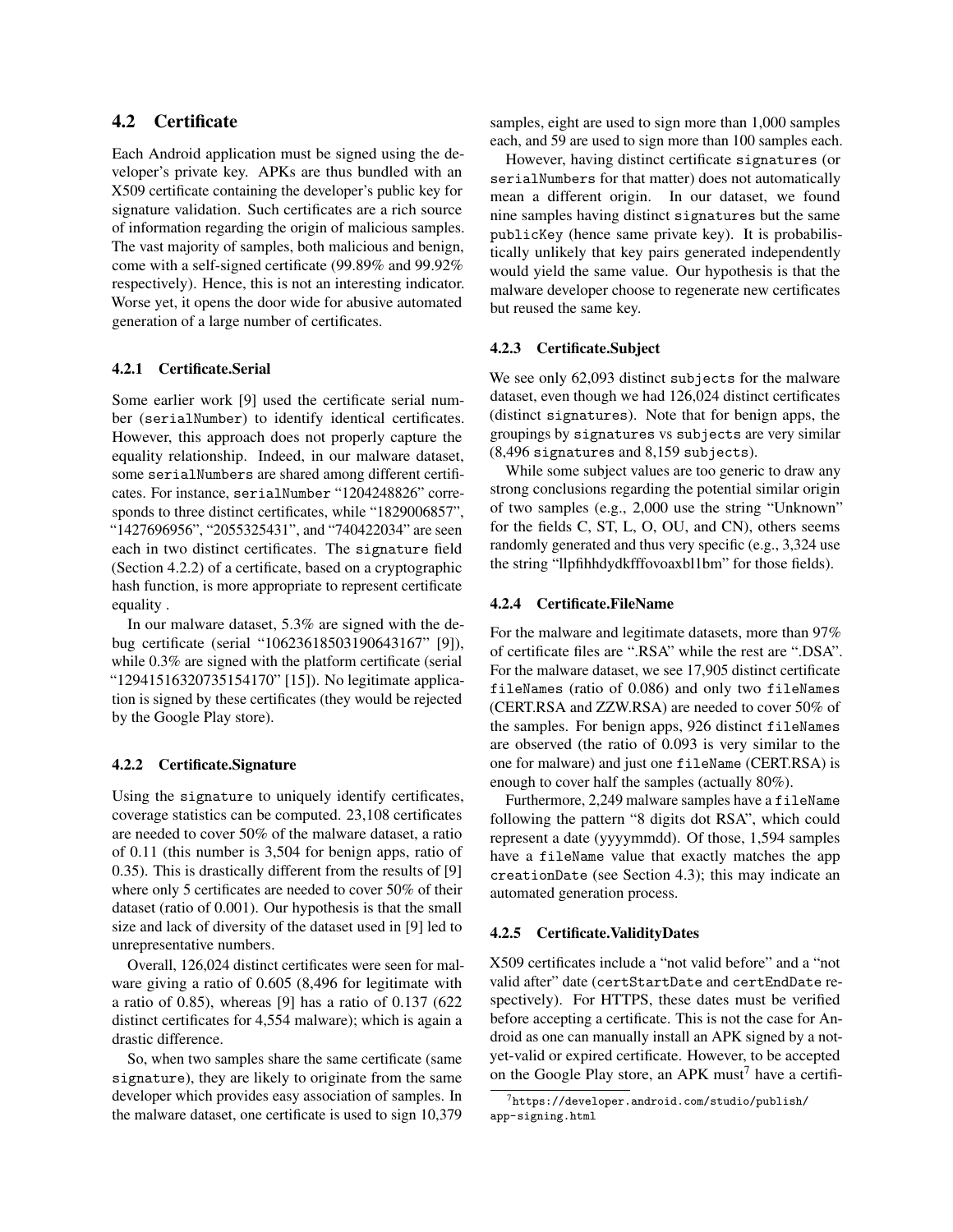cate expiring after 2033-10-22 and a certStartDate in the past. For both datasets (malware and benign), a few erroneous certStartDates are observed (before 1980 or, for one malware, after 2080).

Interesting peculiarities can be observed from the validityPeriods (delta between start and end dates). The minimum value for validityPeriod is 18 years for legitimate applications, whereas it is only one day for malware (recommendation<sup>7</sup> is at least 25 years). 13,568 malware samples (6.6%) have a validityPeriod of less than one year. We observe that, in general, certificates for legitimate apps are valid longer than malware (average of 188.5 vs 10 years); hence, a very short validityPeriod is indicative of malware.

We formulate the following hypothesis to explain the observations surrounding validityPeriod: malware packaged through a fully automated environment uses command line tools (e.g., *openssl*) instead of *Android Studio* to generate a certificate for each malware version. Since in *Android Studio* the validity period is specified in years, while it is in days for *openssl*, this leads to shorter validityPeriod for malware. Indeed, about 70% of the benign dataset has a validityPeriod in years (the number of days in the validityPeriod can be divided exactly by 365), whereas only about 30% of the malware dataset have this property.

## 4.3 Creation Date

The creationDate of an APK can be obtained through the "last modification date" of a file inside the archive. For this research, we relied on the AndroidManifest.xml file for creation date as in the normal packaging process, the manifest file is (re)encoded every time the application is packaged. A more robust approach would be to take the latest date among the "last modification date" for the manifest and dex files<sup>8</sup>. Deeper investigation regarding abnormal creationDates (e.g., prior to 2008) yielded two significant clusters: 1979 (between 1979-11-29 16:00 and 1979-11-30 5:00, all precisely on the hour) and 1980 (1980-01-01 between 1:00 and 13:00, again all straight on the hour). Our hypothesis is that these dates represent reset dates (epoch time) on specific given system (e.g.,  $\overline{\text{MS-DOS.}}^9$ ). In general, creationDate outliers should be investigated for possible similarities.

In [3], Allix conjectured that malware were created in a Monday-Friday work-like cycle by analyzing creationDates. Our results confirm Allix's finding as we observe less activity (both for malware and legitimate applications) on the week-end.



Figure 3: Delta Between Creation Date and Certificate certStartDate for Malware Samples

Another interesting observation is related to creationDelta, the delta between the application creationDate and the certStartDate of the certificate. Figure 3 shows the number of samples having a specific delta, with second-level precision, for malware. The figure shows three big peaks and seven smaller ones. The leftmost peak (at  $X = 0$  hour) is understandable as several apps have the same (or very similar) creationDate and certStartDate (since both the APK and the certificate are automatically generated upon packaging). Closer investigation of the other peaks indicates that they are all precisely on the hour, the most popular being 12 and 13 hours. Other peaks are at 5, 6, 7, 8, 9, 14, and 15 hours. 4,430 have a delta of exactly (to the second) 12 hours while the number jumps to 27,736 when including a range of  $\pm 10$ seconds around the 12 hours delta. Our hypothesis is that this reflects an automated packaging environment which relies on online services (across different time zones), where the time zones would explain the "hourly" peaks.

## 4.4 File List

Investigation of the list of files inside an APK yields interesting peculiarities. First, some APKs include another APK file inside their archive (embeddedAPK). This happens more frequently for malware samples (13,211 occurrences) than for benign (97 samples). The embeddedAPK finding is noteworthy and requires further investigation.

Second, the average number of files nbFiles inside APKs is 246.5 and 606 for malware and benign apps respectively. A possible explanation here is that legitimate applications are packaged with more resources files (e.g., GUI elements for different screen resolutions) while malicious ones tend to neglect that aspect.

Third, a quick targeted investigation revealed 263 samples in the malware dataset (none in benign dataset) showing an obvious presence of the droidjack RAT: those samples have source code in a package named droidjack.

Finally, the malware dataset has 8,250 samples containing all the same DEX file (with md5 cfdba92d344b57fecabadab26296f84c).

<sup>&</sup>lt;sup>8</sup>In the malware dataset, less then 6,000 apks have a dex file modified after the manifest file.

<sup>9</sup>http://www.computerhope.com/jargon/e/epoch.htm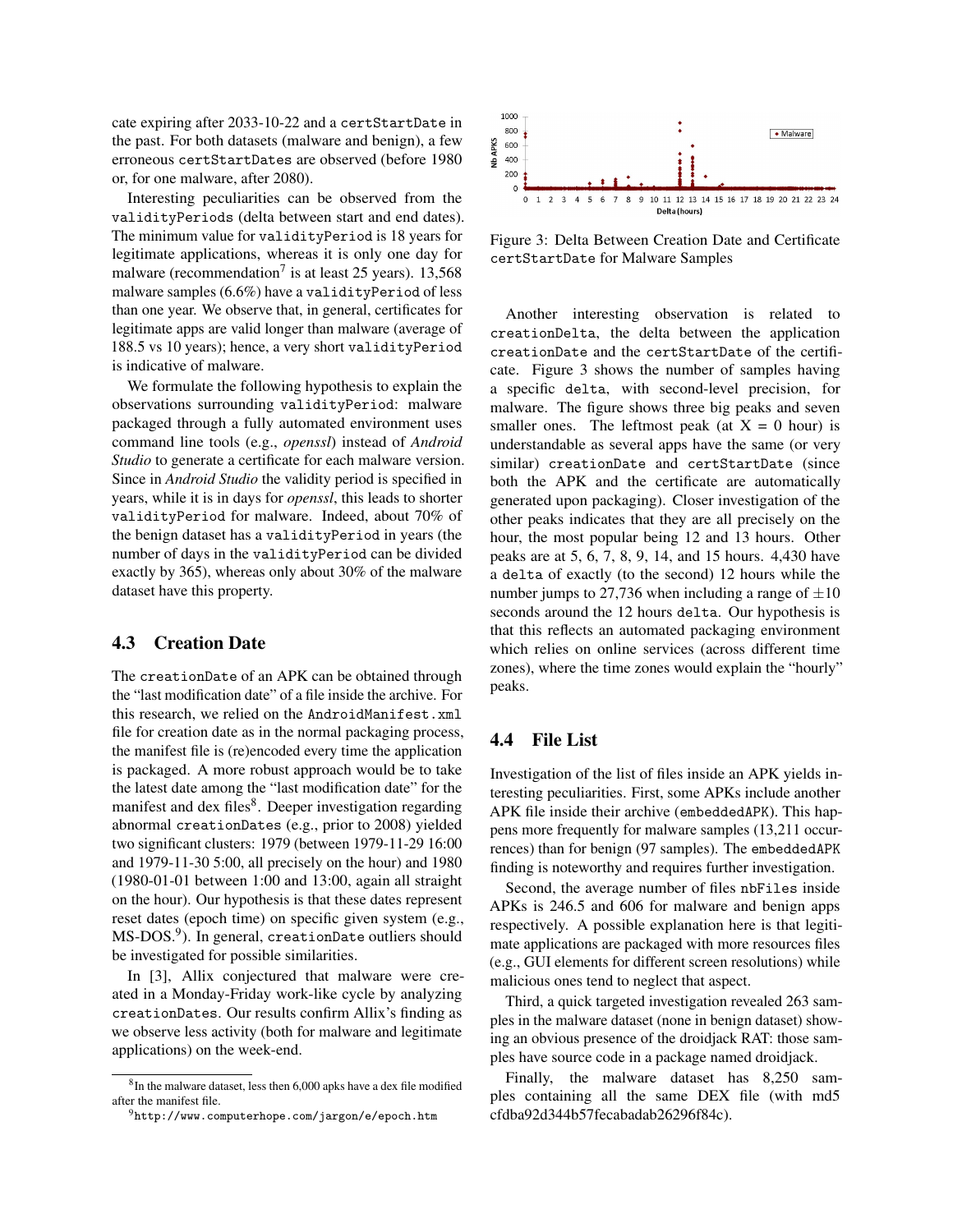# 5 Related Work

Permissions have been a focal point of Android malware static analysis. For instance, [6, 10, 15], focus entirely on that, while others  $[5, 7, 12, 13, 16, 8, 9]$  study permissions among a few other things. [11] even proposes a review and classification of these permission-based approaches.

We took a different approach and explored several features that can easily be extracted with static analysis. We studied more than 25 features, whereas previous work have been usually limited to five or less. Instead of focusing on the detection of malware through static analysis, we aim to enhance our understanding of the malware creation process (e.g., packaging) and to find ways to connect different samples (malicious or not) together by using artifacts present in their packaging structure. Below is a comparison of our work with some existing publications that are closely related.

[8] is limited to four elements of the manifest file inside the APK: the requestedPermissions, the appVersionCode, and the registered receivers and filters. In our study, we explored other elements of the manifest and several elements outside the manifest. Moreover, while their dataset was limited to less than 650 apps (including both malware and legitimate apps), our study contains nearly 220,000.

[5] aims at creating fingerprints to identify malware and classify them into families by using static analysis. They use requestedPermissions from the manifest as well as source code (from DEX files) and libraries to do so. They tested their implementation on roughly 1,000 samples, most of which are from the malgenome dataset. The limited number and the absence of recent samples (malgenome dates back from 2012) make it uncertain that the results still apply for today's malware (i.e., susceptible to decay). Our work is complementary as the features we studied are mutually exclusive to theirs (with the exception of requestedPermissions where we added the innovative twist of duplicated permissions).

[14] proposes DroidMOSS, a tool to detect repackaged Android apps through static analysis. Their main focus is source code inspection, but they also analyze two other supporting features: certificate subject and manifest appPackage. Their dataset includes 22,000 benign applications.

The work by Allix et al.  $([1], [2],$  and  $[4])$  uses machine learning to detect malware through static analysis. Their approach relies on source code analysis (extracting the control flow graph and the opcode sequences). They used over 50,000 applications for their tests, including the malgenome dataset. [4] is one of the rare studies on static analysis to use another source of malware, namely samples from virustotal. Moreover, [4] also mentions certificate signatures (two APKs signed by the same certificate) as a side element (not part of their proposed solution). Our work relies on other static features and has been performed on a larger, more recent dataset.

[3] is closely related to our work as they focus more on forensics (i.e., identifying artifacts that could be used by incident responders) than on malware detection. They analyzed a large dataset of 594,000 APKs (325,214 from the Google Play store) and provided some very interesting intel. However, they looked mainly at two elements inside an APK: the APK creationDate and the certificate signature (to identify certificates used to sign multiple samples). They also indicate that one could inspect the certificate subject but did not provide an analysis.

The AndroTracker tool [9], extracts intents and requestedPermissions from the manifest; permissions from the source code (through an analysis of API calls); commands also from the source code (looking for a list of keywords); and certificate serialNumber from the certificate file. Their dataset contained 55,000 APKs (4500 malware and 51,000 legitimate). The discussion regarding the problem of using certificate serialNumber (see Section 4.2.1) and the different numbers regarding certificate coverage (see Section 4.2.2) provide updates on their results.

[16] presents DroidRanger, a permission-based footprinting tool to automatically detect malicious apps in markets. They focus mainly on requestedPermissions and receivers with discussions about API calls extracted from source code. Their approach is rule-based and they build their rules through manual analysis of malicious samples. They used a dataset of 20 malware to build their rules and then tested their solution on about 200,000 apps from markets. Our work has a larger scope both in terms of features examined and malware samples studied, but follows the same forensic approach.

# 6 Conclusion

In this paper, we looked at a very broad set of over 25 features that can be extracted from an Android application through static analysis, 15 of which are very interesting for forensics. Our experiment was performed on a large dataset containing more than 200,000 recent malware samples and 10,000 benign applications.

Looking at statistics from these features (comparing malware with benign apps), we found that many features behave differently for malware and are therefore interesting sources of information for eventual classification of samples. The presence of duplicate permissions in the manifest file is an interesting indicator (see Section 4.1.8) in addition to the validity period of the certificate, which seems to differ significantly in malware (see Section 4.2.5). We are not aware of previous work studying